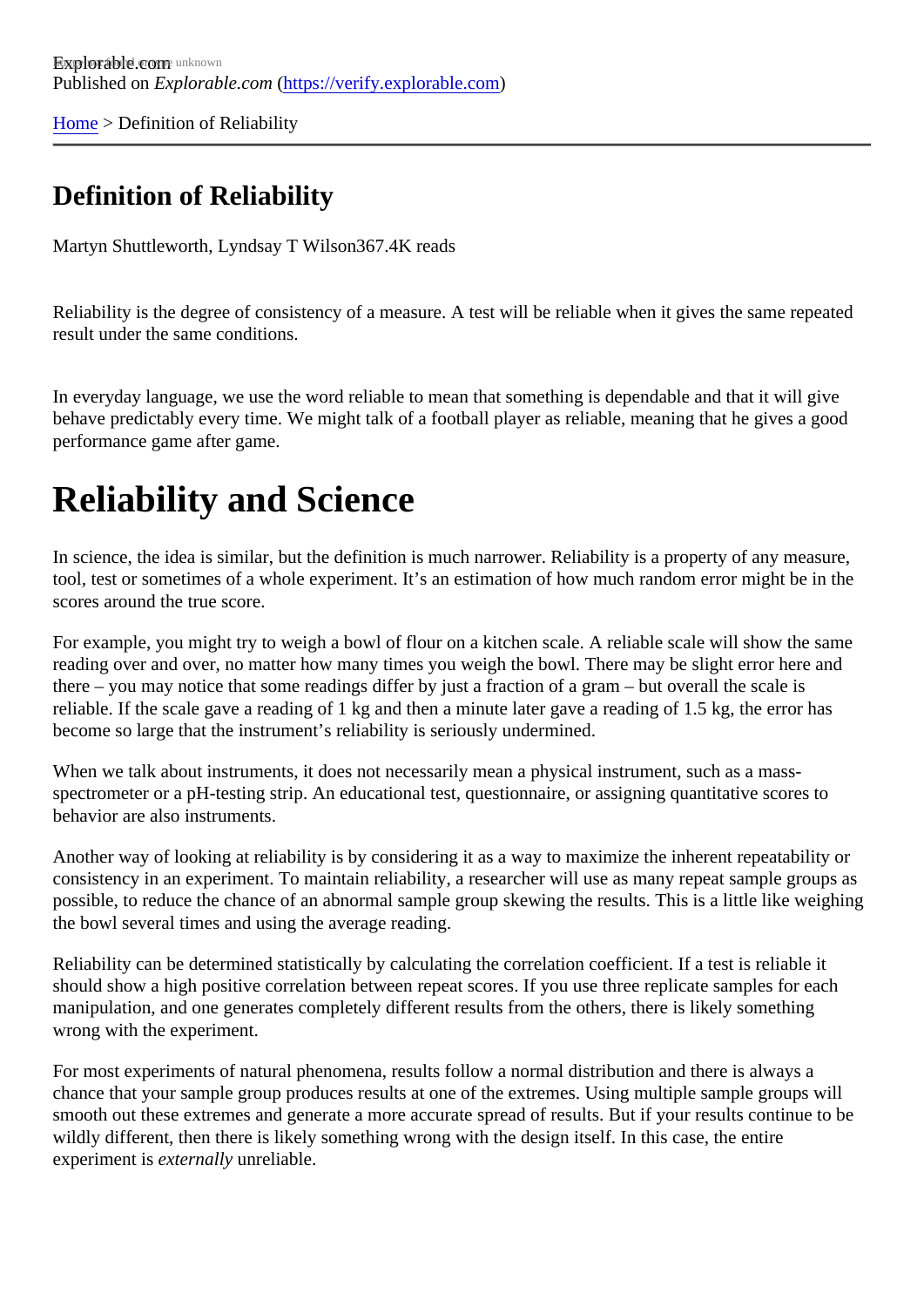# **External Reliability and Cold Fusion**

Good experimental design will allow for plenty of replicate samples by the researchers. But other researchers should also be able to perform exactly the same experiment, with similar equipment, under similar conditions, and achieve exactly the same results. If they cannot, then the design is externally unreliable.

A good example of a failure to apply the definition of reliability correctly is provided by the cold fusion case of 1989. Fleischmann and Pons announced to the world that they had managed to generate heat at normal temperatures, instead of the huge and expensive tori used in most research into nuclear fusion.

This announcement shook the world, but researchers in many other institutions failed to replicate the experiment. It's unclear whether the researchers lied or genuinely made a mistake, but it was impossible to accept their results since they were unreliable.



## **Internal Reliability and Personality Tests**

If you've ever completed a long questionnaire, you might have noticed how some questions seem to be subtle variations on one another. A personality test may have "I like to plan my activities ahead of time", "I am spontaneous" and "I like to go with the flow" as three separate items which seem quite similar.

The reason some tests do this is to increase their internal reliability. Internal reliability is about the consistency across separate items within a measure. A test is internally consistent if each item contributes equally to the overall construct being measured.

# **Reliability and Statistics**

If you are a physicist or a chemist, repeat experiments should give exactly or almost exactly the same results, time after time. The behavior of phosphorous atoms, DNA molecules or natural forces like gravity are very unlikely to change.

Ecologists and social scientists, on the other hand, understand that achieving identical results on repeat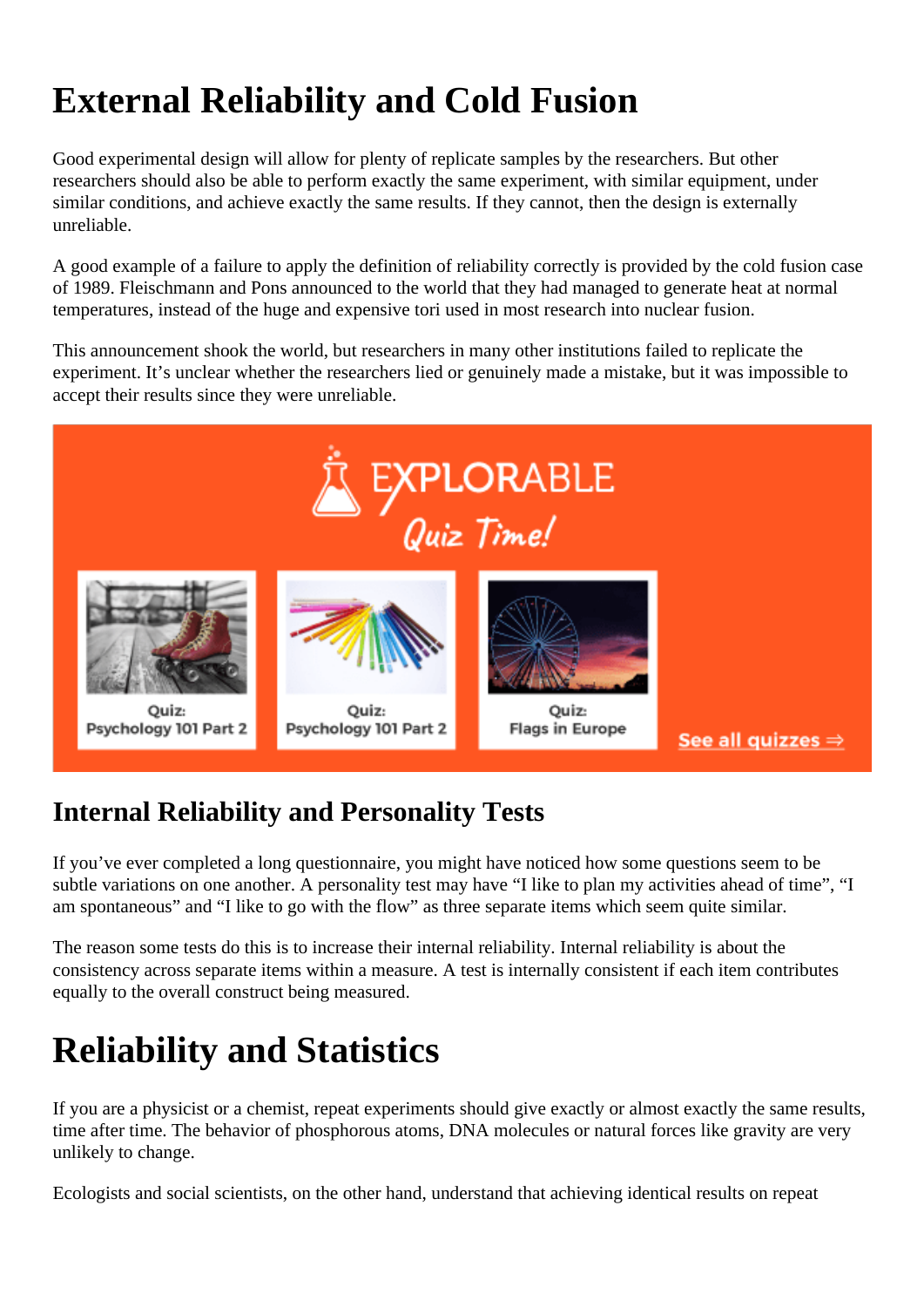experiments is practically impossible. Complex systems, human behavior and biological organisms are subject to far more random error and variation.

While any experimental design must attempt to eliminate founding variables [1] and natural variations, there will always be some disparities in these disciplines.

The key t[o performing a good experime](https://explorable.com/conducting-an-experiment)<sup>[2]</sup> is to make sure that your results are as reliable as possible; if anybody repeats the experiment that is the statistical test in will be able to compare the results and the scientist can then make a solid estimate of atistical reliability[4].

# Reliability vs. Validity

[Reliability and validity](https://explorable.com/validity-and-reliability)[5] are often confused; the terms describe two inter-related but completely different concepts. Very simply:

Validity: does the test actually measure what it's supposed to?

Reliability: does the test consistently give the same result under the same conditions?

This difference is best described with an example:

A researcher devises a new test that measures IQ more quickly than the standard IQ test:

- If the test consistently delivers scores of 135, and the candidate's true IQ is 120, the test is reliable b not valid.
- If the new test delivers scores for a candidate of 87, 65, 143 and 102, then the test is not reliable OR valid. It doesn't measure what it's supposed to, and it does so inconsistently!
- If the scores are 100, 111, 132 and 150, then the validity and reliability are also low. However, the distribution of these scores is slightly better than above, since it surrounds the true score instead of missing it entirely. Such a test is likely suffering from extreme random error.
- If the researcher's test delivers a consistent score of 118, then that's pretty close, and the test can be considered both valid and reliable. The closer to 120, the more valid, and the smaller the variation between repeat scores, the higher the reliability. A test that routinely underestimates IQ by two point can be as useful as a more valid test since the error itself is so reliable.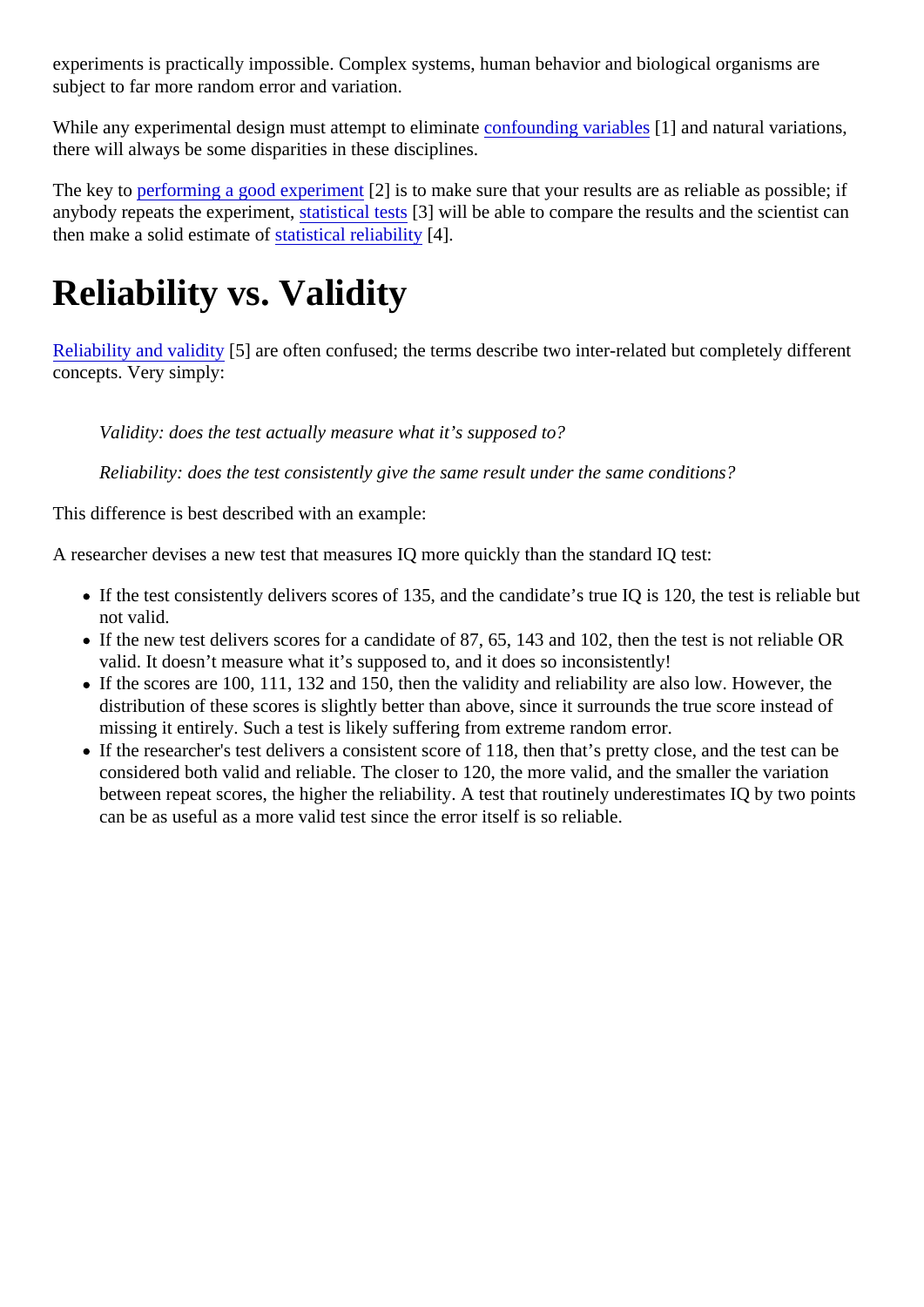

Reliability is an essential componen[t of validity](https://explorable.com/types-of-validity) [6] but, on its own, is not a sufficient measure of validity. A test can be reliable but not valid, whereas a test cannot be valid yet unreliable. A test that is extremely unreliable is essentially not valid either. A bathroom scale that measures your weight one day as 5000 kg and the next day as 2 kg is not unreliable, it merely is not measuring what it is meant to.

# Assessing Reliability

There are several methods to assesseliability of instrument §7].

### How to test internal reliability

In the social sciences and psychology, testing internal reliability is essentially a matter of comparing the [instrumen](https://explorable.com/instrument-reliability)t<sup>[7]</sup> with itself.

### The split-half method

How could you determine whether each item on an inventory is contributing to the final score equally? One technique is the split-half method which cuts the test into two pieces and compares those pieces with each other. The test can be split in a few ways: either the first vs. the second half, or the odd-numbered items v the even-numbered, for example.

Split-half methods can only be done on tests measuring one construct – for example an extroversion subs on a personality test. Psychometrics use split-half methods to identify items on a test which don't correlate strongly with the others, and then remove or improve those items.

#### Internal Consistency

The [internal consistency te](https://explorable.com/internal-consistency-reliability)**B** compares two different ersions of the same instrument, to ensure that there is a [correlation](https://explorable.com/statistical-correlation)<sup>[9]</sup> and that they ultimately measure the same thing.

For example, imagine that an examining board wants to test that its new mathematics exam is reliable, an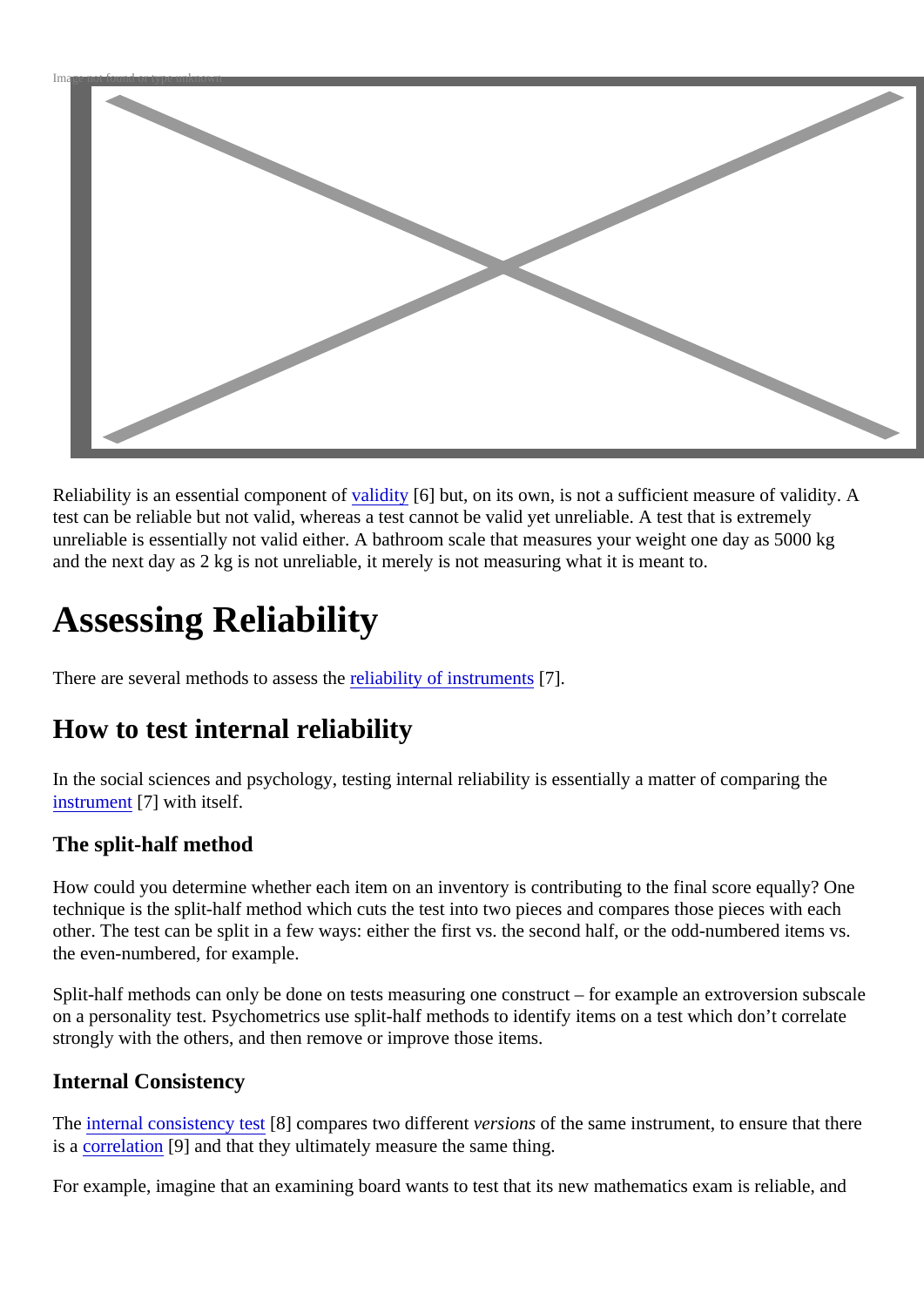selects a group of test students. For each section of the exam, such as calculus, geometry, algebra and trigonometry, they actually ask two questions, designed to measure the aptitude of the student in that particular area.

If there is a high internal consistency, i.e. the results for the two sets of questions are similar, then each version of the test is likely to be reliable. The t - retest method 0] involves two separate administrations of the same instrument, while internal consistency measures two different versions at the same time. Researchers may use internal consistency to develop two equivalent tests to later administer to the same group.

A statistical formula calle Cronbach's Alphat 1] tests the reliability and compares various pairs of questions. Luckily, modern computer programs take care of the details saving researchers from doing the calculations themselves.

### How to test external reliability

There are two common ways to establish external reliability: test-retest and inter-rater methods.

### Test-Retest Method

The [Test-Retest Metho](https://explorable.com/test-retest-reliability)d 0] is the simplest method for testing external reliability, and involves testing the same subjects once and then again at a later date, then measuring the correlation between those results. test retaken after a month, for example, should yield the same results as the original, if it's a reliable test.

One difficulty with this method lies with the time between the tests. This method assumes that nothing has changed in the meantime. If the tests are administered too close together, then participants can easily remember the material and score higher on the second round. But if administered too far apart, other variables can enter the picture: participants themselves may change enough to make their scores on the second batch not truly comparable with the first. To prevent learning or recency effects, researchers may administer a second test that is different but equivalent to the first.

#### Inter-rater Methods

Anyone who has watched American Idol or a cooking competition will understand the principle of interrating reliability. Here, what is being measured is performance, but with a panel of judges in the role of "instrument."

An example is clinical psychology role play examinations, where students are rated on their performance in a mock session. Another example is a grading of a portfolio of photographic work or essays for a competition.

Processes that rely on expert rating of performance or skill are subject to their own kind of error, however. Inter-rater reliability is a measure of the agreement of concordance between two or more raters in their respective appraisals, i.e. the degree of consensus among judges.

The principle is simple: if several expert raters all agree on a performance rating, that rating shows high reliability. If, however, the judges have wildly different assessments of that performance, their assessment show low reliability. Importantly, reliability is a characteristic of the ratings, and not the performance being rated.

## Reliability - One of the Foundations of Science